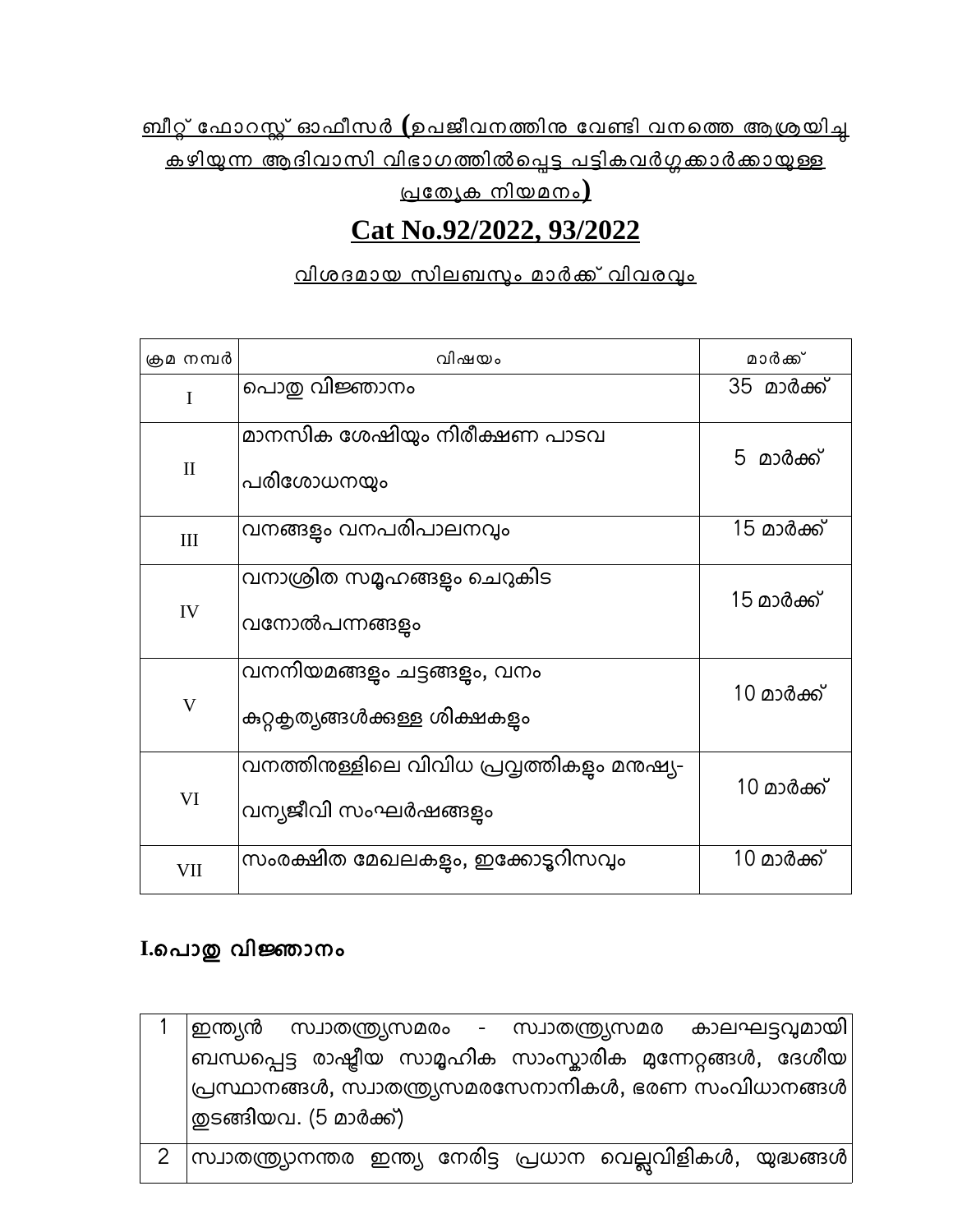|   | പഞ്ചവത്സര പദ്ധതികൾ, വിവിധ മേഖലകളിലെ പുരോഗതികളം<br>നേട്ടങ്ങളം (5 മാർക്ക്)                                                                         |
|---|--------------------------------------------------------------------------------------------------------------------------------------------------|
| 3 | ഒരു പൗരന്റെ അവകാശങ്ങളം കടമകളം,<br>ഇന്ത്യൻ<br>ഭരണഘടന<br>അടിസ്ഥാന വിവരങ്ങൾ (5 മാർക്ക്)                                                             |
| 4 | ഇന്ത്യയുടെ ഭ്രമിശാസ്ത പരമായ സവിശേഷതകൾ അതിർത്തികൾ,<br>ഇന്ത്യയുടെ അടിസ്ഥാന വിവരങ്ങൾ (5 മാർക്ക്)                                                    |
| 5 | കേരളം - അടിസ്ഥാന വിവരങ്ങൾ, കായികരംഗം തദ്ദേശസ്വയംഭരണ<br>സ്ഥാപനങ്ങൾ,കേരള ഭരണം തുടങ്ങിയവയെക്കറിച്ചള്ള അറിവ്.<br>(10<br>മാർക്ക്)                     |
| 6 | ബന്ധപ്പെട്ട് കേരളത്തിലുണ്ടായ<br>സമരവ്വമായി<br>സ്വാതന്ത്ര്യ<br>ഇന്ത്യൻ<br>രാഷ്ട്രീയ<br>സാമൃഹിക മുന്നേറ്റങ്ങൾ, നവോത്ഥാന നായകൻമാർ<br>(5<br>മാർക്ക്) |

# II മൊനസിക േശേഷിയും നിരീക്ഷണ പൊടവ പരിേശേൊധനയും (5 മൊര്ക്ക്)

|               | ഗണിത ചിഹ്നങ്ങൾ ഉപയോഗിച്ചുള്ള ക്രിയകൾ    |
|---------------|-----------------------------------------|
| $\mathbf{  }$ | ശ്രേണികൾ                                |
| Ш             | സമാനബന്ധങ്ങൾ                            |
| IV            | തരം തിരിക്കൽ                            |
| V             | അർത്ഥവത്തായ രീതിയിൽ പദങ്ങളുടെ ക്രമീകരണം |
| VI            | ഒറ്റയാനെ കണ്ടെത്തൽ                      |
| VII           | വയസുമായി ബന്ധപ്പെട്ട പ്രശ്നങ്ങൾ         |
| VIII          | സ്ഥാന നിർണ്ണയം                          |

# <u> III വനങ്ങളും വനപരിപാലനവും</u> (15 മാർക്ക്)

- $\blacktriangleright$  വനങ്ങൾ വനങ്ങളുടെ പ്രാധാന്യവും ആവശ്യകതയും, ഇന്ത്യയിലെ വനനയങ്ങൾ– 1952 ലെ വനനയം, 1988 ലെ വനനയം, ഇവയുടെ മുഖ്യലക്ഷ്യങ്ങൾ, 2007 ലെ കേരള വനനയം, ലക്ഷ്യങ്ങൾ
- $\blacktriangleright$  വനങ്ങളുടെ പ്രത്യക്ഷ– പരോക്ഷ ഗുണങ്ങൾ, ഇക്കോസിസ്റ്റം സർവ്വീസസ്– വായു, ജലശുദ്ധീകരണം, വരൾച്ച–വെള്ളപ്പൊക്ക നിയന്ത്രണം, മണ്ണ്-ജല സംരക്ഷണം,മാലിന്യങ്ങളുടെ വിഘടന പ്രക്രിയ–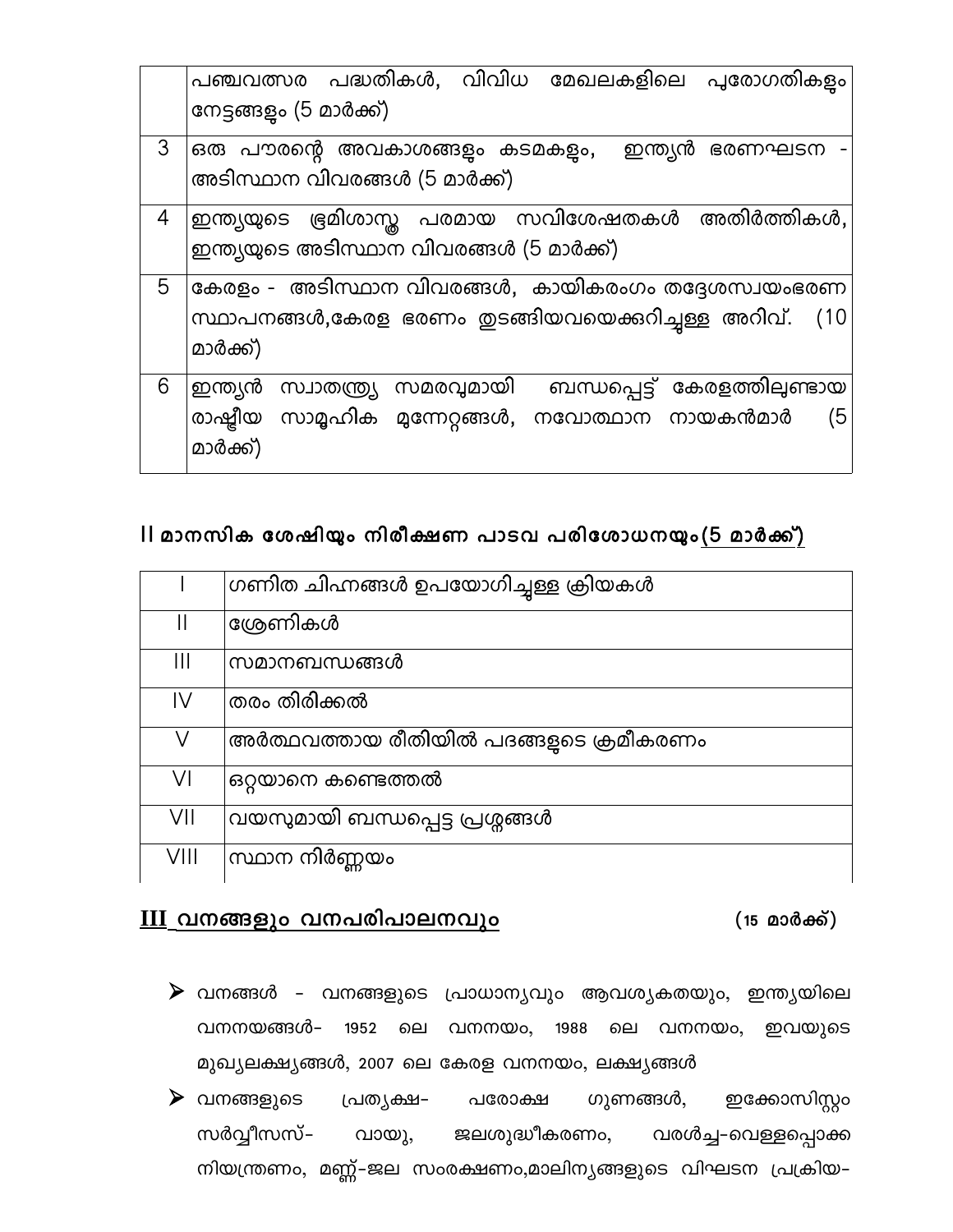വിളകളുടെ പരാഗണം, വിത്ത് വിതരണം, നൈട്രജൻ ഫിക്സേഷൻ, കാർബൺ ഫിക്സേഷൻ, നൈട്രിഫിക്കേഷൻ, മാക്കോറൈസ, മേജർ–മൈനർ വനവിഭവങ്ങൾ, കാലാവസ്ഥാ വ്യതിയാനത്തിനുള്ള പരിഹാരം,ജലസ്രോതസ്സ്

 $\triangleright$  കേരളത്തിലെ വിവിധ തരം വനങ്ങൾ– ഉഷ്ണമേഖലാ വനങ്ങൾ. നിത്യഹരിത വനങ്ങൾ, അർദ്ധ നിത്യ ഹരിത വനങ്ങൾ, ഇലകൊഴിയും ആർദ്ര വനങ്ങൾ, പർവ്വത വനങ്ങൾ, പുൽമേടുകൾ, ചോല വനങ്ങൾ, ഇലപൊഴിക്കും വരണ്ട വനങ്ങൾ (ശുഷ്ക വനങ്ങൾ),നദീമുഖ വനങ്ങൾ

 $\triangleright$  വനപരിസ്ഥിതി, ജൈവവൈവിധ്യം, ജൈവവൈവിധ്യ സംരക്ഷണത്തിന്റെ പ്രാധാന്യം-പരിസ്ഥിതി, ഇക്കോളജി, ജൈവവൈവിധ്യം, ജൈവജാതി വൈവിധ്യം, ജനിതക വൈവിധ്യം, ആവാസ വ്യവസ്ഥാ വൈവിധ്യം, ബയോഡൈവേഴ്സിറ്റി ഹോട്ട്സ്പോട്ട്സ്, പശ്ചിമഘട്ടം

- $\blacktriangleright$  വനത്തിലെ സസ്യ ജീവജാലങ്ങൾ, അവയുടെ സംരക്ഷണം- പ്രധാന സസ്തനികൾ
- $\triangleright$  വന്യജീവി (സംരക്ഷണ നിയമം, 1972 ഷെഡ്യൂൾ I, II, III, IV വരെ
- ▶ ഉരഗവർഗ്ഗങ്ങൾ (Reptiles)
- $\triangleright$  ഉഭയ ജീവികൾ, പക്ഷികൾ, സസ്യജാലങ്ങൾ:- ഓഷധികൾ (Herbs), കുറ്റിച്ചെടികൾ (Shurbs),വൃക്ഷങ്ങൾ (Trees)

 $\triangleright$  ഷെഡ്യൂൾ VI - സ്പെസിഫൈഡ് സസ്യങ്ങൾ (6 എണ്ണം)

- $\blacktriangleright$  വനസംരക്ഷണം, മണ്ണു സംരക്ഷണം, ജലസംരക്ഷണം- റിസർവ്വ് വനം, പ്രൊപ്പോസ്ഡ് റിസർവ്വ്, നിക്ഷിപ്ത വനങ്ങൾ, സംരക്ഷിത വനങ്ങൾ, കൽപിത വനങ്ങൾ, പ്രൊട്ടക്റ്റഡ് ഏരിയാസ്:– വന്യജീവി സങ്കേതം, നാഷണൽ പാർക്ക്, ടൈഗർ റിസർവ്വ്, കമ്മ്യൂണിറ്റി റിസർവ്വ്, എലിഫന്റ് റിസർവ്വ്, വാട്ടർഷെഡ് റിസർവ്. ബയോസ്ഫിയർ മാനേജ്മെൻ്. ചെക്ക്ഡാം– ബ്രഷ്വുഡ് ചെക്ക് ഡാം, ഗാബിയോൺ, മണ്ണൊലിപ്പ്, ഗള്ളി പ്ലഗിംക്ക്,ബെൽറ്റ് ഫോറസ്റ്റ്
- $\blacktriangleright$  ജലസ്രോതസ്സുകൾ, അണക്കെട്ടുകൾ– 44 നദികൾ, കിഴക്കോട്ടൊഴുകുന്ന നദികൾ, നീളം കൂടിയ നദികൾ, പശ്ചിമഘട്ട മലനിരകൾ, ഡാമുകൾ:-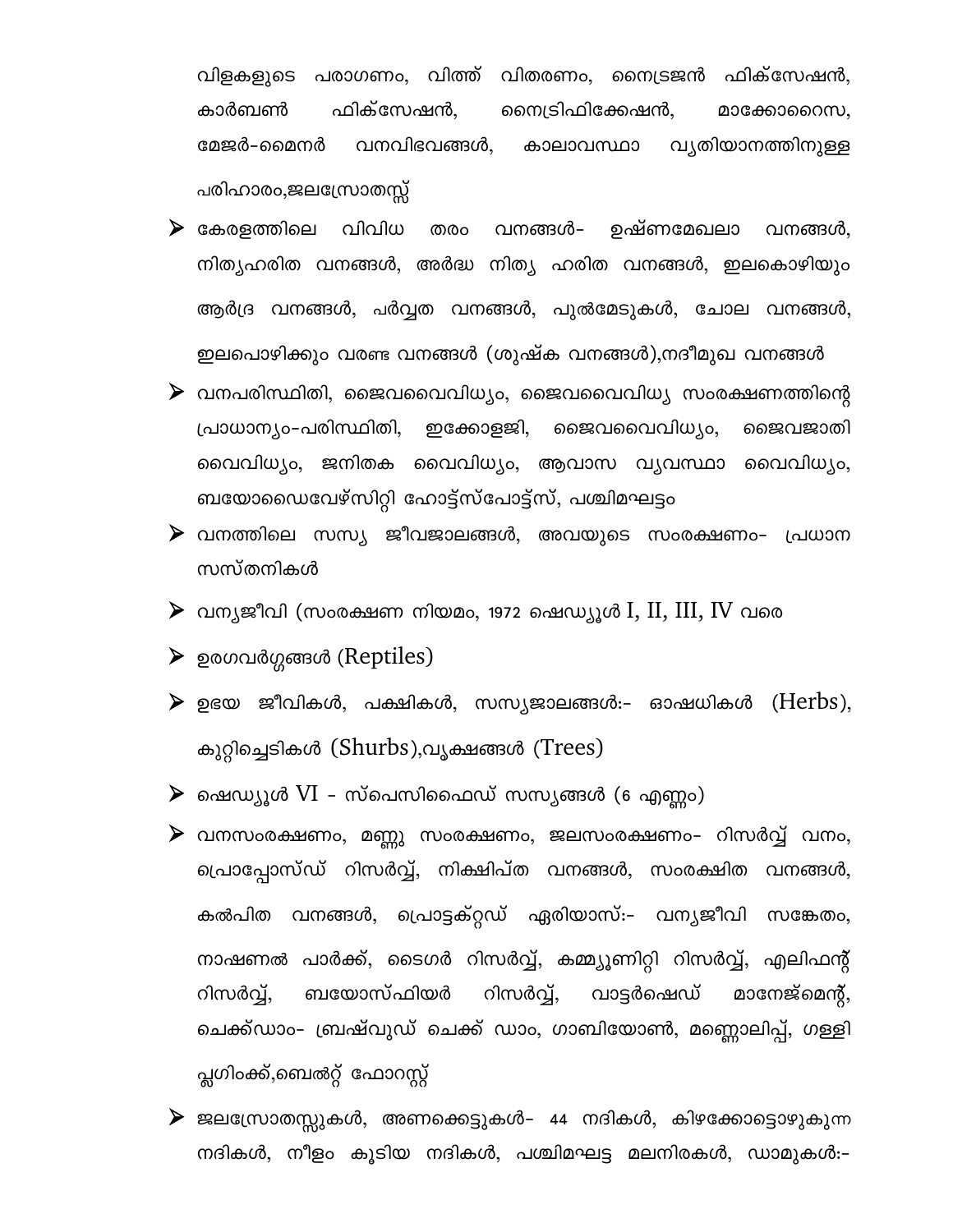ജലസേചന പദ്ധതികൾ, ജലവൈദ്യുത പദ്ധതികൾ, ശബരിഗിരി പ്രൊജക്ട്, പറമ്പിക്കുളം– ആളിയാർ പ്രോജക്ട്, മുല്ലപ്പെരിയാർ, ഇടുക്കി, മലമ്പുഴ, പമ്പ, ഗവി, കക്കി

- $\triangleright$  പശ്ചിമഘട്ടം, അതിന്റെ പാരിസ്ഥിതിക പ്രാധാന്യവും സംരക്ഷണ പശ്ചിമഘട്ടത്തിന്റെ നീളം, വിസ്തൃതി, ചരിത്രവും-ഉൾപ്പെടുന്ന സംസ്ഥാനങ്ങൾ, പാലക്കാട് ചുരം,ഏറ്റവും ഉയർന്ന പ്രദേശം, കേരളത്തിലെ ഏക ഹോട്ട്സ്പോട്ട്
- $\triangleright$  പ്രധാന ദിവസങ്ങൾ– ലോക പരിസ്ഥിതി ദിനം അന്താരാഷ്ട്ര വനദിനം മുതലായവയും,വനംവന്യജീവി പരിസ്ഥിതിയുമായി ബന്ധപ്പെട്ട തീയതികളും
- $\blacktriangleright$  വനപരിപാലന രംഗത്തെ ദേശീയ, സംസ്ഥാന, അന്തർദേശീയ സ്ഥാപനങ്ങൾ
- $\triangleright$  കാലാവസ്ഥാ വ്യതിയാനം– വനങ്ങൾക്കുള്ള പ്രസക്തി– ഹരിതഗൃഹ ഹരിതഗൃഹവാതകങ്ങൾ, പ്രഭാവം, ആഗോളതാപനം, കാർബൺ ഫിക്സേഷൻ. കാർബൺ എമിഷൻ, കാർബൺ പിടിച്ചെടുക്കൽ (sequestration)
- $\blacktriangleright$  വനപരിപാലന ചരിത്രം ഇന്ത്യയിലും കേരളത്തിലും- തിരുവിതാംകൂർ, പ്രസിഡൻസി, ടിപ്പു കൊച്ചിൻ,മലബാർ– മദ്രാസ് സുൽത്താൻ, ശ്രീരംഘ പട്ടണം ഉടമ്പടി,ബോർഡിലോൺസ് പ്ലോട്ട്, കനോലി പ്ലോട്ട്, ചാത്തുമേനോൻ, തേക്കുതോട്ടങ്ങൾ
- $\triangleright$  വന സംരക്ഷണത്തിലെ വെല്ലുവിളികൾ– കാട്ടുതീ:– ഏർളി ബേണിംഗ്, ഫയർ ബേണിംഗ്. ബാരിയർ, കൺട്രേൾ ഫയർലൈൺ. മനുഷ്യ–വന്യജീവി സംഘർഷം, മെറ്റിഗേഷൻ കള്ളക്കടത്ത്, നായാട്ട് മുതലായവ,
- $\blacktriangleright$  കാട്ടുതീയുടെ ദോഷവശങ്ങൾ, കാട്ടുതീ പ്രതിരോധ– നിവാരണ പ്രവർത്തനങ്ങൾ
- $\triangleright$  പങ്കാളിത്ത വനപരിപാലനം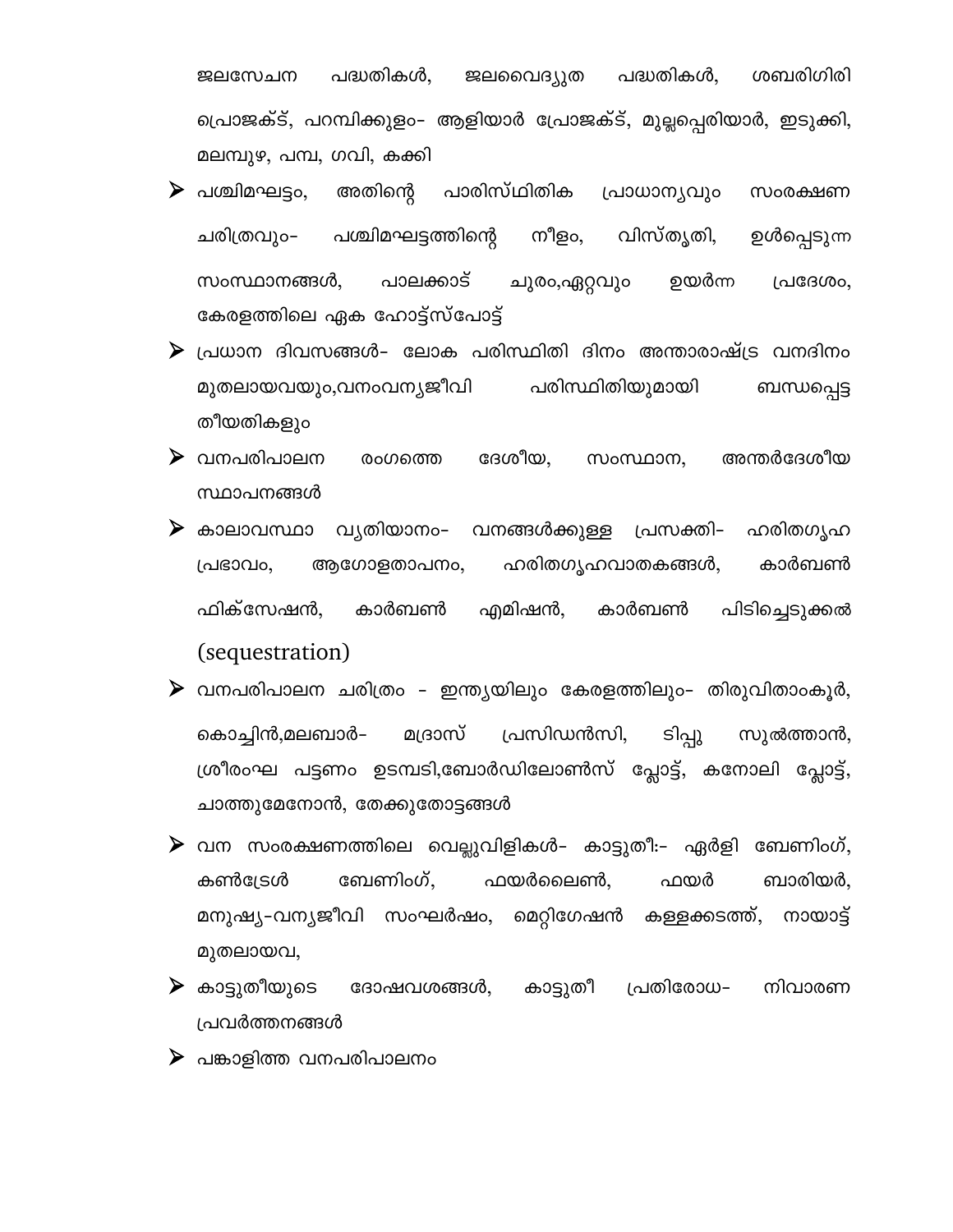#### $\underline{\mathbf{IV}}$ .വനാശ്രിത സമൂഹങ്ങളും ചെറുകിട വനോ<u>ൽപന്ന</u>ങ്ങളും  $(15 \n *മാർക്ക്)*$

- $\triangleright$  കേരളത്തിലെ ആദിവാസി വിഭാഗങ്ങൾ- പ്രാകൃത വിഭാഗങ്ങൾ: ചോലനായ്ക്കർ, കാട്ടുനായ്ക്കർ, മലമ്പണ്ടാരങ്ങൾ, മലമലസർ, മുതുവർ, പണിയർ, മുന്നോക്ക വിഭാഗങ്ങൾ
- $\triangleright$  ആദിവാസി– കല, സംസ്കാരം, ജീവിതരീതികൾ
- $\triangleright$  വനാശ്രിത സമൂഹങ്ങളുടെ മനുഷ്യാവകാശങ്ങൾ– വനാവകാശ നിയമം, 2005, വ്യക്തിഗത അവകാശം, സാമൂഹിക അവകാശം, വികസനപരമായ അവകാശം, ഊരുകൂട്ടം, വനവകാശ കമ്മിറ്റി, സബിഡിവിഷണൽ കമ്മിറ്റി, ജില്ലാതല കമ്മിറ്റി, സംസ്ഥാനതലമോണിറ്ററിംഗ് കമ്മിറ്റി
- $\triangleright$  രോഗങ്ങൾ, പരമ്പരാഗത ചികിത്സാ സമ്പ്രദായങ്ങൾ
- $\triangleright$  വനോൽപന്നങ്ങൾ– സംസ്കരണം, ശേഖരണം, വിപണനം, തടിയേതര വനവിഭവങ്ങൾ $(NTFP)$ , ശേഖരിക്കുന്നതിനുള്ള അവകാശം (community right)
- $\triangleright$  തേൻ, കുന്തിരിക്കം, പുൽതൈലം, കസ്തൂരി മഞ്ഞൾ, ജാതിപത്രി, ഏലം, മഞ്ഞൾ, ഇഞ്ച
- $\triangleright$  ഇക്കോഡെവലപ്മെന്റ് കമ്മിറ്റി, വനസംരക്ഷണ സമിതി, ആദിവാസി വനസംരക്ഷണ സമിതി, യൂണിറ്റ് ലെവൽ ഓർഗനൈസേഷൻ ( $\rm ULO$ ), വനവികാസ ഏജൻസി
- $\triangleright$  പ്രാണികൾ, വന്യമൃഗങ്ങൾ, ഇഴജന്തുക്കൾ എന്നിവ മൂലം ഉണ്ടാകുന്ന അപകടങ്ങൾ, പ്രാഥമിക ചികിത്സ– ജന്തുജന്യ രോഗങ്ങൾ
- $\triangleright$  മനുഷ്യ– വന്യജീവി സംഘർഷം, മുൻകരുതൽ– പരിഹാര മാർഗങ്ങൾ
- $\triangleright$  ചികിത്സാ ധനസഹായം, നഷ്ടപരിഹാരം- 1980 ലെ റൂൾസ് ഫോർ കോമ്പൻസേഷൻ റ്റുദി വിക്റ്റിംസ് ഓഫ് വൈൽഡ്ലൈഫ് അറ്റാക്ക്
- $\triangleright$  ആദിവാസി ഇതര വനാശ്രിത സമൂഹങ്ങൾ
- $\triangleright$  നഗരങ്ങളിലും മറ്റ് ജനവാസ മേഖലകളിലും ഉള്ള വന്യജീവികൾ (Urban Wildlife)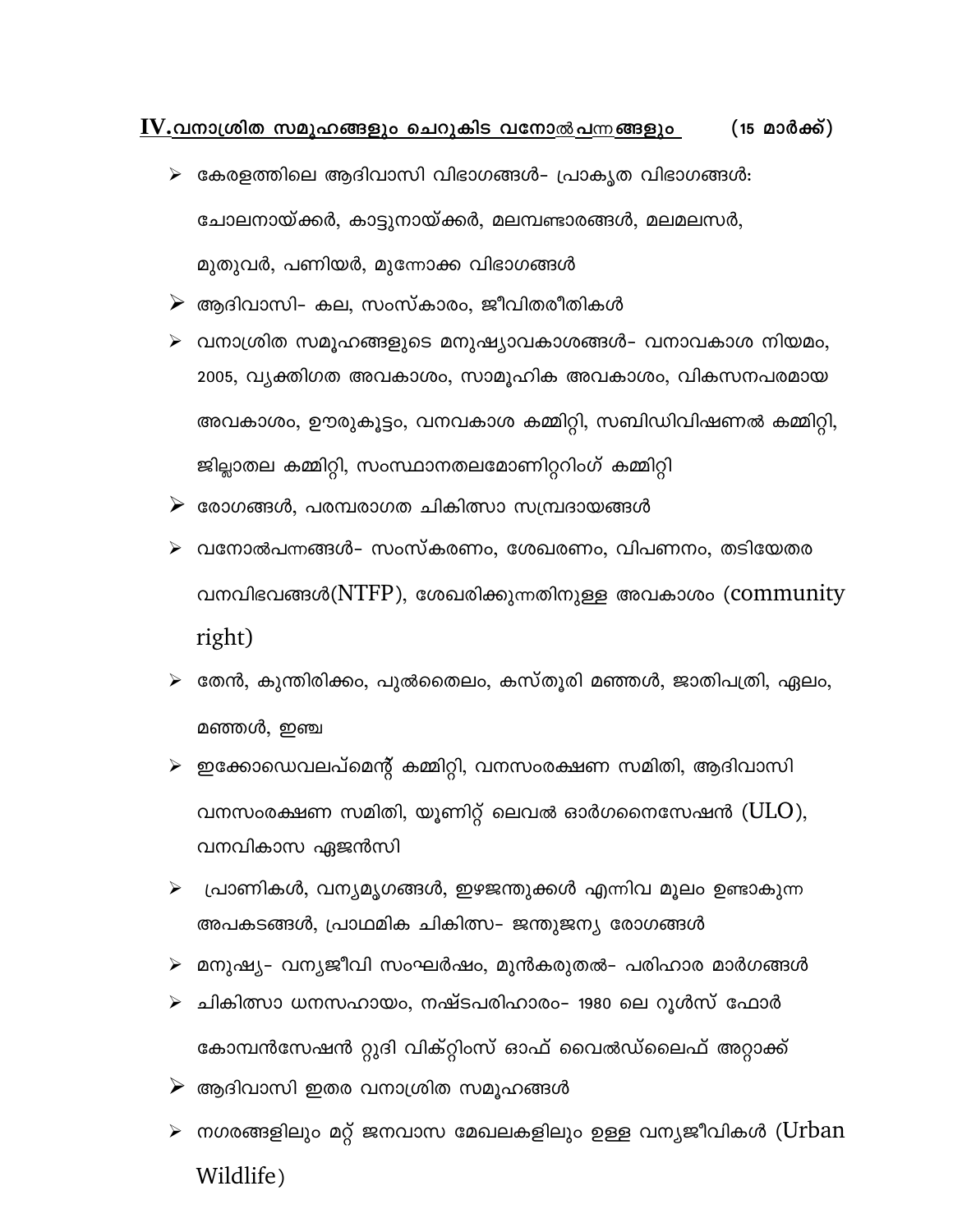### V <u>വനനിയമങ്ങളും ചട്ടങ്ങളും, വനംകൂറ്റകൃതൃങ്ങൾക്കുള്ള ശിക്ഷകളും</u> (10 മാർക്ക്)

- $\triangleright$  വനനിയമങ്ങളും, ചട്ടങ്ങളും, നിയമലംഘനത്തിനുള്ള ശിക്ഷകളും
- $\triangleright$  വനം കയ്യേറ്റം, വന്യമൃഗ വേട്ട
- $\triangleright$  കേരള വന നിയമം, 1961, വന്യജീവി സംരക്ഷണ നിയമം,1972, വന സംരക്ഷണ നിയമം,1980 മുതലായവ
- $\triangleright$  വനത്തിൽ അനധികൃതമായി പ്രവേശിക്കൽ– കേരള വന നിയമം, 1961 സെക്ഷൻ 27
- $\triangleright$  സംരക്ഷിത വിഭാഗം ജീവികൾ
- $\triangleright$  ഷെഡ്യൂൾ-I, II, III, IV ൽ പെട്ട ജീവികൾ (വന്യജീവി സംരക്ഷണ നിയമം,1972)
- $\triangleright$  നിർവചനങ്ങൾ– വന്യമൃഗം, ബന്ധിയാക്കപ്പെട്ട മൃഗം, വെർമിൻ, നായാട്ട്, ഫോറസ്റ്റ് ഓഫീസർ, വനോൽപ്പന്നം, സംരക്ഷിത സസ്യങ്ങൾ മുതലായവ
- $\triangleright$  റിസർവ്വ് വനം, സംരക്ഷിത മേഖലകൾ
- ≻ പൂർണ്ണരൂപം CITES, IUCN etc
- $\triangleright$  വംശനാശ ഭീഷണി നേരിടുന്ന വന്യജീവികൾ
- $\triangleright$  IUCN റെഡ് ലിസ്റ്റ് വിഭാഗങ്ങൾ
- $\triangleright$  നാട്ടാന പരിപാലന ചട്ടങ്ങൾ
- $\triangleright$  തടിയധിഷ്ഠിത വ്യവസായ ചട്ടങ്ങൾ

#### $VI$  വനത്തിനുള്ളിലെ വിവിധ പ്രവ്യത്തികൾ (10 മാർക്ക്)

 $\blacktriangleright$  വനതോട്ട നിർമ്മാണം, തേക്കു തോട്ടങ്ങൾ, പൾപ്പ് വുഡ് തോട്ടങ്ങൾ, ഹാർഡ് വുഡ് തോട്ടങ്ങൾ: –തേക്ക്, ഈട്ടി, കരിമരുതി, സോഫ്റ്റ് വുഡ് തോട്ടങ്ങൾ:-യൂക്കാലിപ്റ്റസ്,മട്ടി, ഇലവ് മുതലായവ, പരിസ്ഥിതി പുനസ്ഥാപനം (eco restoration), വിദേശ സസ്യങ്ങൾ, കളകൾ  $\triangleright$  വനതോട്ട പരിചരണ പ്രവർത്തനങ്ങൾ - ഇടവെട്ട്, തീർത്തുവെട്ട്

ജോലികൾ,മെക്കാനിക്കൽ തിന്നിംഗ്, സിൽവി കൾച്ചറൽ തിന്നിംഗ്,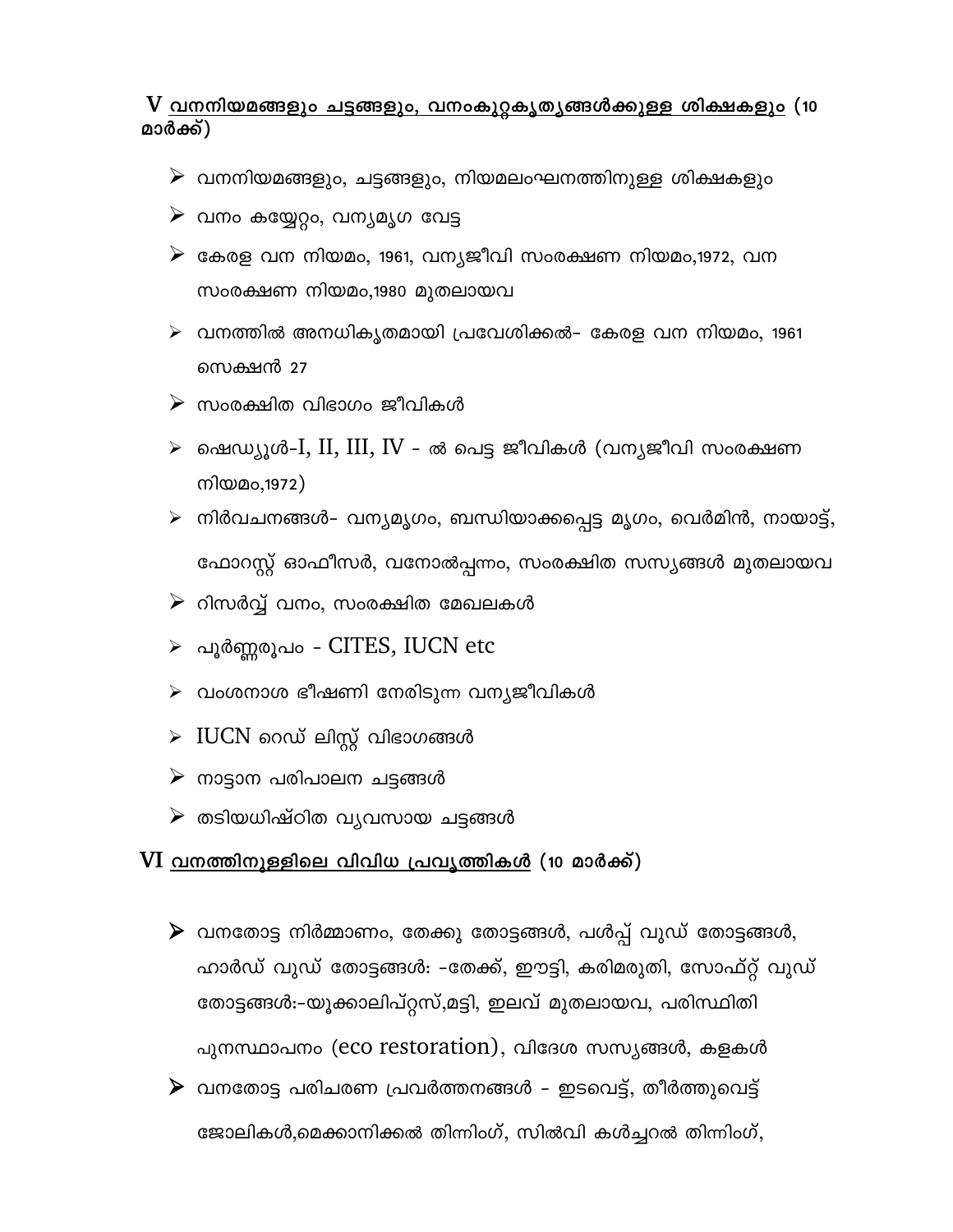ഫൈനൽ തിന്നിംഗ്, ക്ലിയർഫെല്ലിംഗ്, മാർക്കിംഗ്, ഫെല്ലിംഗ്, രജിസ്റ്ററിംഗ്, ലോട്ടിംഗ്, ട്രാൻസ്പോർട്ടിംഗ്

- $\triangleright$  കൃത്രിമ പുനരുത്ഭവം, വിവിധ തരം പാന്റേഷനുകൾ
- $\blacktriangleright$  വിവധയിനം നഴ്സറികൾ, സെൻട്രൽ നഴ്സറി, ജില്ലാ നഴ്സറി, താത്കാലിക നഴ്സറികൾ
- $\blacktriangleright$  വിത്തു ശേഖരണം- സീഡ് ബാങ്ക്, പെർമനന്റ് പ്രിസർവേഷൻ പ്ലോട്ട്, കെ.എഫ്.ആർ.ഐ
- $\triangleright$  ഫോറസ്റ്റ് റോഡുകൾ, ട്രക്ക് പാത്തുകൾ
- $\triangleright$  മനുഷ്യ- വന്യജീവി സംഘർഷം ലഘൂകരിക്കുന്നതിനുള്ള പ്രവർത്തനങ്ങളും നിർമിതികളും- വൈദ്യുതി വേലി, ട്രഞ്ച് നിർമ്മാണം, ജൈവവേലി, റോപ്പ് ഫെൻസ്, റെയിലിംഗ്
- $\triangleright$  ആന്റി പോച്ചിങ് ക്യാമ്പുകൾ
- $\triangleright$  വനാതിർത്തി വേർതിരിക്കൽ– ജണ്ട,കയ്യാല മുതലായവ
- $\blacktriangleright$  ആവാസവ്യവസ്ഥ പരിപോഷിപ്പിക്കുന്നതിനുള്ള പ്രവർത്തനങ്ങൾ– വയൽ പരിപാലനം,കുളങ്ങൾ, ചെക്ക് ഡാമുകൾ, കള നിർമ്മാർജനം

#### $VII$  സംരക്ഷിത മേഖലകളും, ഇക്കോടുറിസവും (10 മാർക്ക്)

- $\triangleright$  സംസ്ഥാനത്തെ സംരക്ഷിത വനപ്രദേശങ്ങൾ കേരളത്തിലെ ദേശീയോദ്യാനങ്ങൾ,വൈൽഡ്ലൈഫ് സാങ്ച്വറികൾ, ടൈഗർ റിസർവ്വുകൾ, കമ്മ്യൂണിറ്റി റിസർവ്വ്
- $\blacktriangleright$  കോർ ഏരിയ, ബഫർ ഏരിയ, ഇക്കോ സെൻസിറ്റീവ് സോണുകൾ
- $\blacktriangleright$  ഇക്കോടൂറിസം സോൺ, ഫ്ളാഗ്ഷിപ്പ് സ്പീഷീസ്
- $\triangleright$  വിവധ തരം ഇക്കോടൂറിസം
- $\triangleright$  ട്രക്കിംങ്, കൃാമ്പിങ്, സഫാരി
- $\blacktriangleright$  പ്രകൃതിപഠന കൃാമ്പുകൾ
- $\triangleright$  സംസ്ഥാനത്തെ പ്രധാന വന്യജീവികൾ– കടുവ, ആന, കാട്ടുപോത്ത് വരയാട്, സിംഹവാലൻ കുരങ്ങ് മുതലായവ